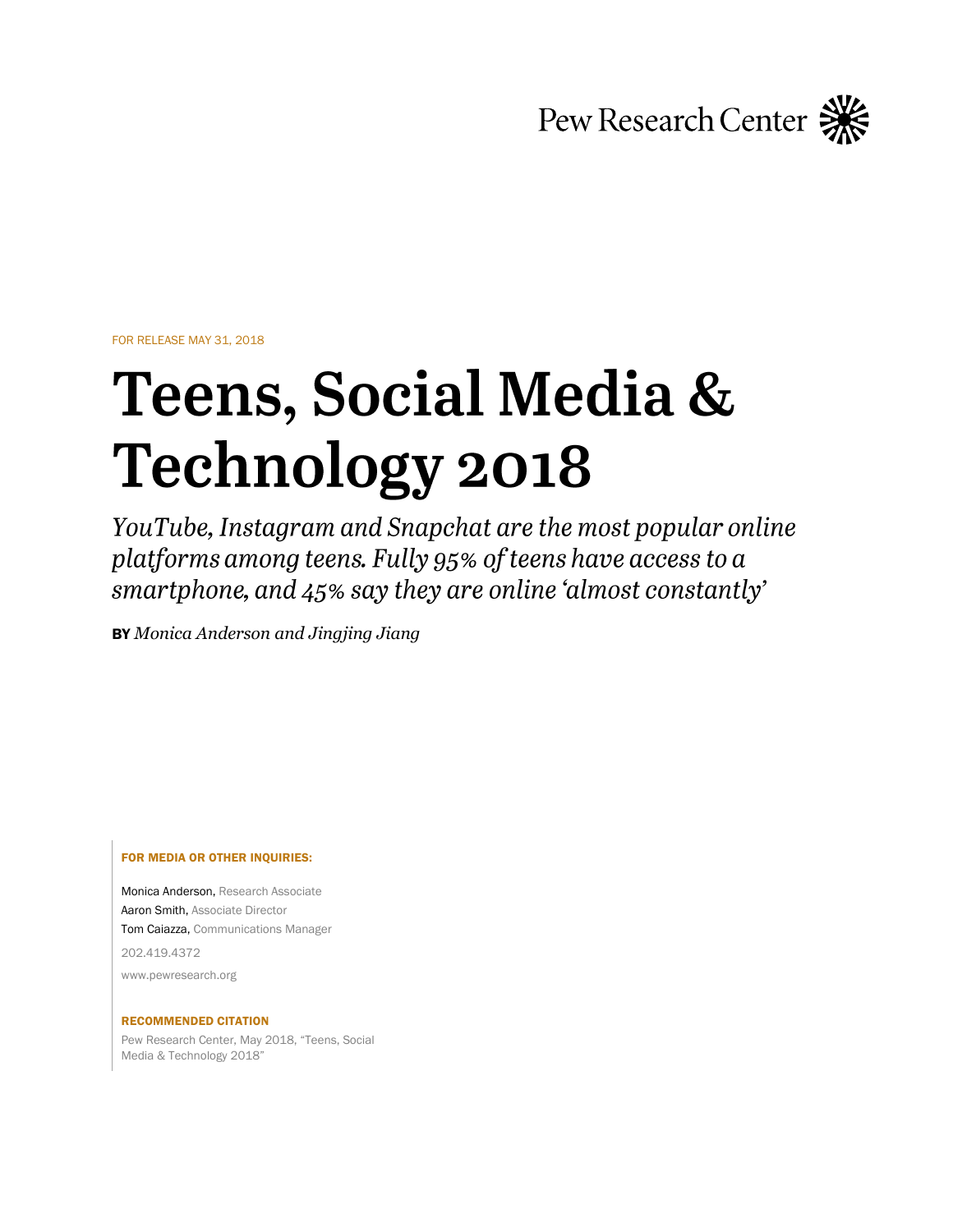# About Pew Research Center

Pew Research Center is a nonpartisan fact tank that informs the public about the issues, attitudes and trends shaping America and the world. It does not take policy positions. It conducts public opinion polling, demographic research, content analysis and other data-driven social science research. The Center studies U.S. politics and policy; journalism and media; internet, science and technology; religion and public life; Hispanic trends; global attitudes and trends; and U.S. social and demographic trends. All of the Center's reports are available at [www.pewresearch.org.](http://www.pewresearch.org/) Pew Research Center is a subsidiary of The Pew Charitable Trusts, its primary funder.

© Pew Research Center 2018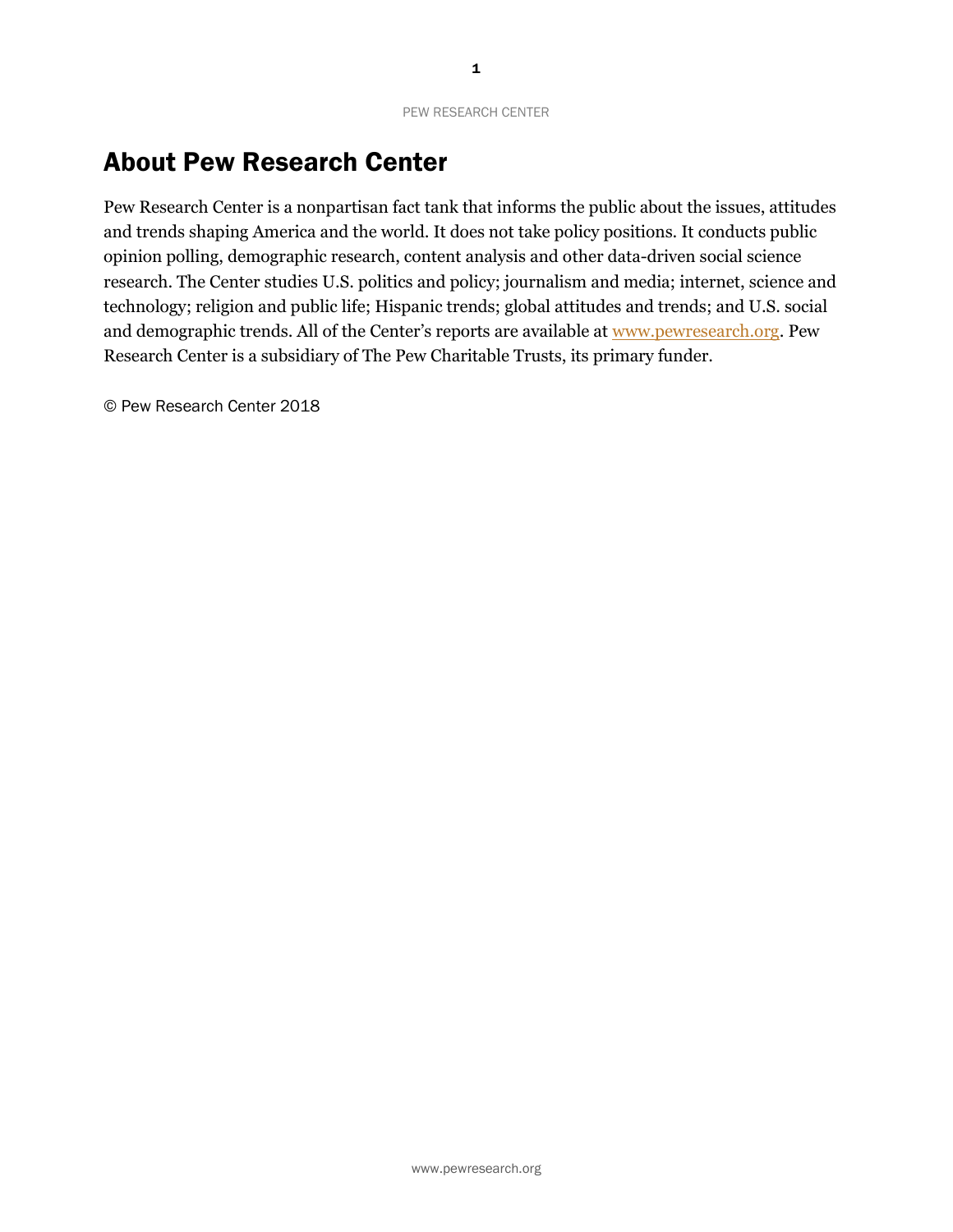# Teens, Social Media & Technology 2018

YouTube, Instagram and Snapchat are the most popular online platforms among U.S. teens. Fully 95% of teens have access to a smartphone, and 45% say they are online 'almost constantly'

Until recently, Facebook had dominated the social media landscape among America's youth – but it is no longer the most popular online platform among teens, according to a new Pew Research Center survey. Today, roughly half (51%) of U.S. teens ages 13 to 17 say they use Facebook, notably lower than the shares who use YouTube, Instagram or Snapchat.

This shift in teens' social media use is just one example of how the technology landscape for young people has evolved since the Center's [last survey of teens](http://www.pewinternet.org/2015/04/09/teens-social-media-technology-2015/) and technology use in 2014-2015. Most notably, smartphone ownership has become a nearly ubiquitous element of teen life: 95% of teens now report they have a smartphone or access to one.

# YouTube, Instagram and Snapchat are the most popular online platforms among teens



These mobile connections are in turn fueling more-persistent online activities: 45% of teens now say they are online on a near-constant basis.

PEW RESEARCH CENTER

Source: Survey conducted March 7-April 10, 2018. "Teens, Social Media & Technology 2018"

The survey also finds there is no clear consensus among teens about the effect that social media has on the lives of young people today. Minorities of teens describe that effect as mostly positive (31%) or mostly negative (24%), but the largest share (45%) says that effect has been neither positive nor negative.

These are some of the main findings from the Center's survey of U.S. teens conducted March 7- April 10, 2018. Throughout the report, "teens" refers to those ages 13 to 17.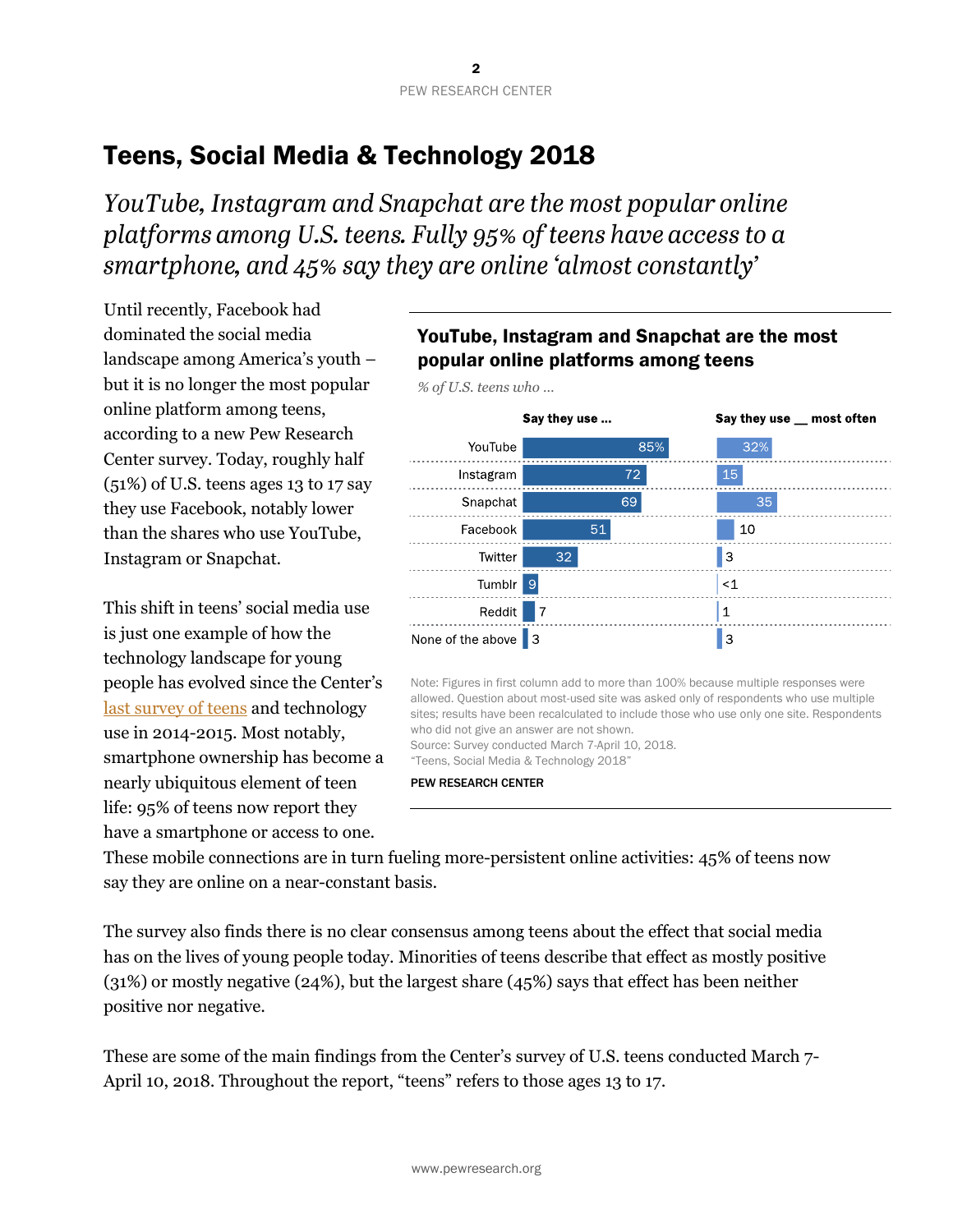3

# Facebook is no longer the dominant online platform among teens

The social media landscape in which teens reside looks markedly different than it did as recently as three years ago. In the Center's [2014-2015 survey](http://www.pewinternet.org/2015/04/09/teens-social-media-technology-2015/) of teen social media use, 71% of teens reported being Facebook users. No other platform was used by a clear majority of teens at the time: Around half (52%) of teens said they used Instagram, while 41% reported using Snapchat.

In 2018, three online platforms other than Facebook – YouTube, Instagram and Snapchat – are used by sizable majorities of this age group. Meanwhile, 51% of teens now say they use Facebook. The shares of teens who use Twitter and Tumblr are largely comparable to the shares who did so in the 2014-2015 survey.

For the most part, teens tend to use similar platforms regardless of their demographic characteristics, but there are exceptions. Notably, lower-income teens are more likely to gravitate toward Facebook than those from higher-income households – a trend consistent with [previous Center surveys.](http://www.pewinternet.org/2015/04/09/teens-social-media-technology-2015/pi_2015-04-09_teensandtech_03/) Seven-in-ten teens living in households earning less than \$30,000 a year say they use Facebook, compared with 36% whose annual family income is \$75,000 or more. (For details on social media platform use by different demographic groups, see Appendix A.)

# Lower-income teens are more likely than teens from higher-income households to use Facebook

*% of U.S. teens, by annual household income, who say they use Facebook*



It is important to note there were some

 $\overline{a}$ 

changes in question wording between Pew Research Center's 2014-2015 and 2018 surveys of teen social media use. YouTube and Reddit were not included as options in the 2014-2015 survey but were included in the current survey. In addition, the 2014-2015 survey required respondents to provide an explicit response for whether or not they used each platform, while the 2018 survey presented respondents with a list of sites and allowed them to select the ones they use.<sup>1</sup> Even so, it

<sup>&</sup>lt;sup>1</sup> These surveys also used different methods in recruiting teens, as well as different methods for interviewing those who did not have a home internet connection. In 2018, those without home internet were interviewed via telephone, while the 2014-2015 respondents were given a web-enabled device and internet service to complete the survey. Please read the Methodology section for full details on how the 2018 survey was conducted.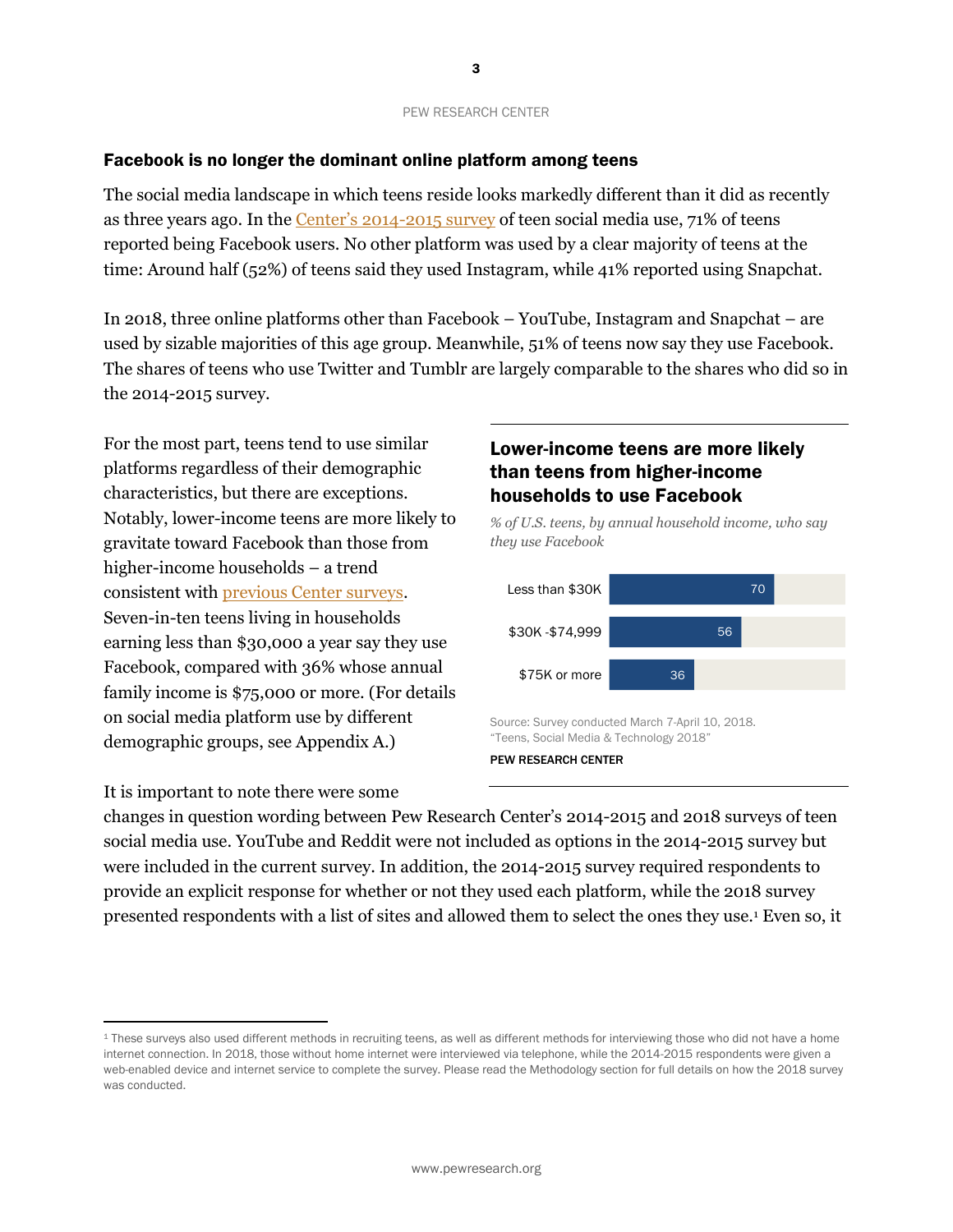is clear the social media environment today revolves less around a single platform than it did three years ago.<sup>2</sup>

When it comes to which one of these online platforms teens use the most, roughly one-third say they visit Snapchat (35%) or YouTube (32%) most often, while 15% say the same of Instagram. By comparison, 10% of teens say Facebook is their most-used online platform, and even fewer cite Twitter, Reddit or Tumblr as the site they visit most often.

Again, lower-income teens are far more likely than those from higher income households to say Facebook is the online platform they use most often (22% vs. 4%). There are also some differences related to gender and to race and ethnicity when it comes to teens' most-used sites. Girls are more likely than boys to say Snapchat is the site they use most often (42% vs. 29%), while boys are more inclined than girls to identify YouTube as their go-to platform (39% vs. 25%). Additionally, white teens (41%) are more likely than Hispanic (29%) or black (23%) teens to say Snapchat is the online platform they use most often, while black teens are more likely than whites to identify Facebook as their most used site (26% vs. 7%).

 $\overline{a}$ 

<sup>2</sup> Other studies on teens' social media use have shown a similar shift in digital platform use among teens. See The Associated Press-NORC Center for Public Affairs Research's 2017 report: [http://apnorc.org/projects/Pages/HTML%20Reports/instagram-and-snapchat-are-most](http://apnorc.org/projects/Pages/HTML%20Reports/instagram-and-snapchat-are-most-popular-social-networks-for-teens.aspx#footnote-1)[popular-social-networks-for-teens.aspx#footnote-1](http://apnorc.org/projects/Pages/HTML%20Reports/instagram-and-snapchat-are-most-popular-social-networks-for-teens.aspx#footnote-1)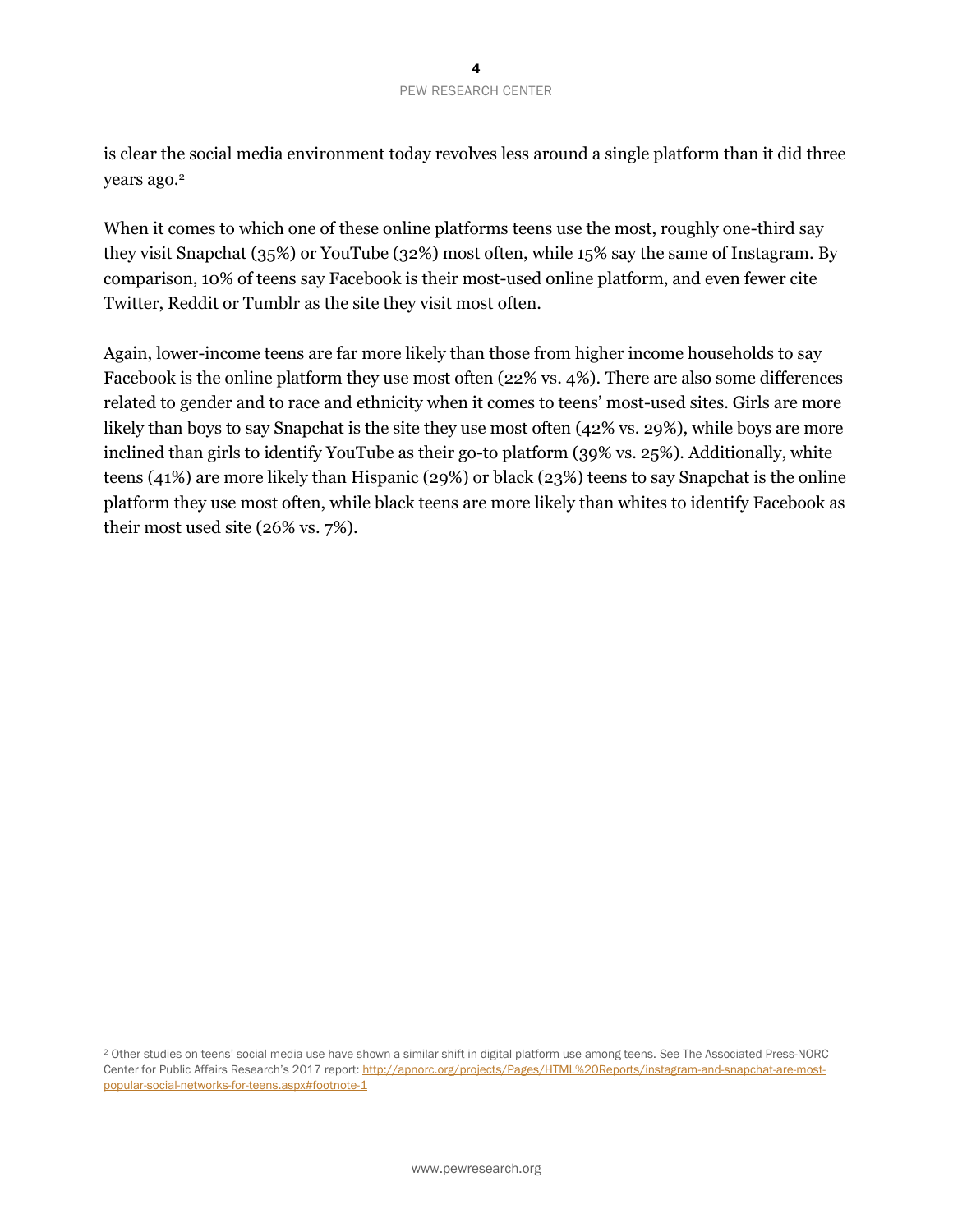### Teens have mixed views on the impact of social media on their lives

Despite the nearly ubiquitous presence of social media in their lives, there is no clear consensus among teens about these platforms' ultimate impact on people their age. A plurality of teens (45%) believe social media has a neither positive nor negative effect on people their age. Meanwhile, roughly three-in-ten teens (31%) say social media has had a mostly positive impact, while 24% describe its effect as mostly negative.

Given the opportunity to explain their views in their own words, teens who say social media has had a mostly positive effect tended to stress issues related to connectivity and connection with others. Some 40% of these respondents say that social media has had a positive impact because it helps them keep in touch and interact with others. Many of these responses emphasize how social media makes it easier to communicate with family and friends and to connect with new people:

*"I think social media have a positive effect because it lets you talk to family members far away."* (Girl, age 14)

*"I feel that social media can make people my age feel less lonely or alone. It creates a space where you can interact with people."* (Girl, age 15)

*"It enables people to connect with friends easily and be able to make new friends as well."*  (Boy, age 15)

Others in this group cite the greater access to news and information that social media facilitates (16%), or being able to connect with people who share similar interests (15%):

*"My mom had to get a ride to the library to get what I have in my hand all the time. She reminds me of that a lot."* (Girl, age 14)

*"It has given many kids my age an outlet to express their opinions and emotions, and connect with people who feel the same way."* (Girl, age 15)

Smaller shares argue that social media is a good venue for entertainment (9%), that it offers a space for self-expression (7%) or that it allows teens to get support from others (5%) or to learn new things in general (4%).

*"Because a lot of things created or made can spread joy."* (Boy, age 17)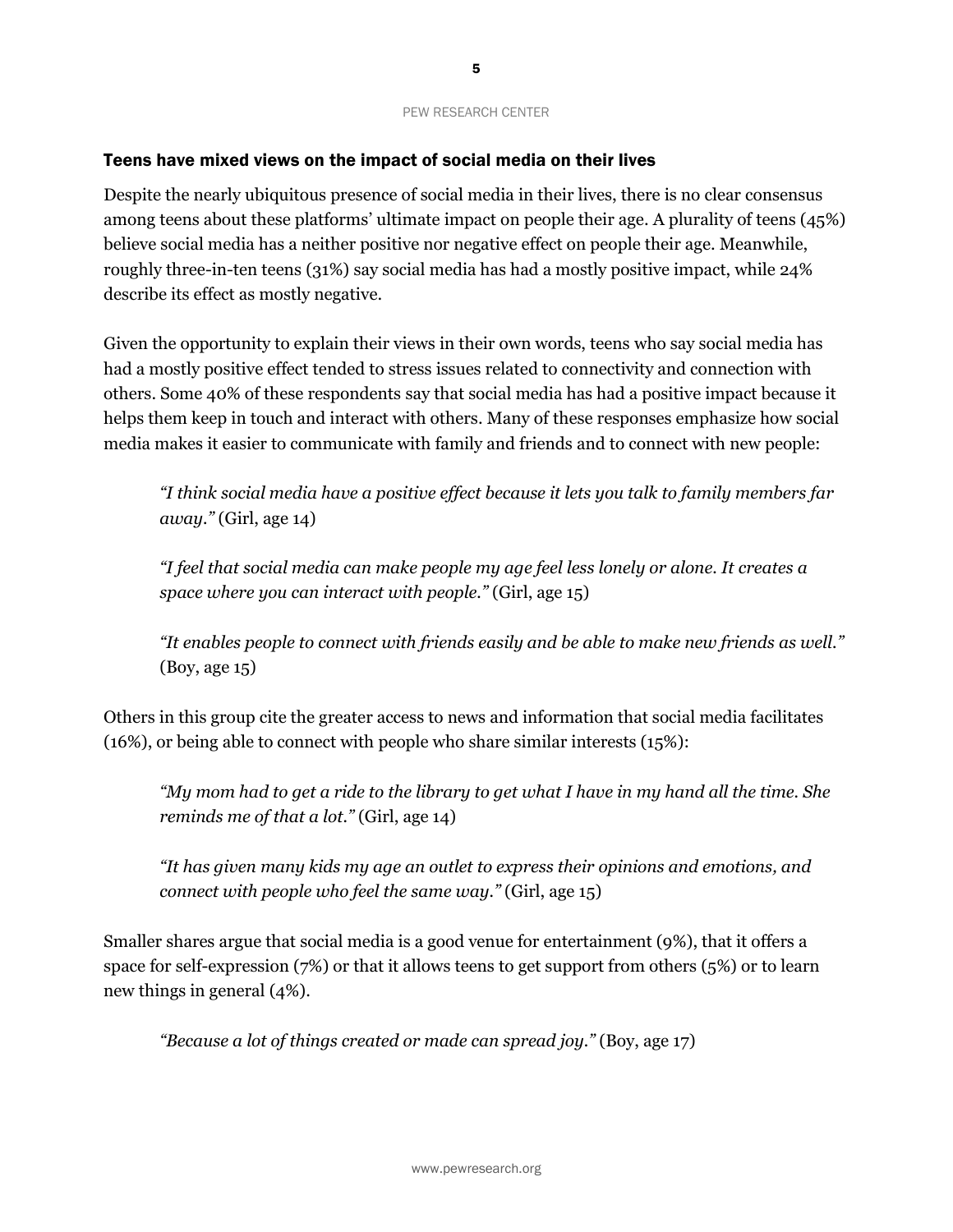*"[Social media] allows us to communicate freely and see what everyone else is doing. [It]* 

*gives us a voice that can reach many people."* (Boy, age 15)

*"We can connect easier with people from different places and we are more likely to ask for help through social media which can save people."* (Girl, age 15)

There is slightly less consensus among teens who say social media has had a mostly negative effect on people their age. The top response (mentioned by 27% of these teens) is that social media leads to more bullying and the overall spread of rumors.

> "*Gives people a bigger audience to speak and teach hate and belittle each other."* (Boy, age 13)

*"People can say whatever they want with anonymity and I think that has a negative impact."* (Boy, age 15)

*"Because teens are killing people all because of the things they see on social media or because of the things that happened on social media."* (Girl, age 14)

# Teens have mixed views on social media's effect on people their age; many say it helps them connect with others, some express concerns about bullying

% of U.S. teens who say social media has had on people their own age



Note: Respondents who did not give an answer are not shown. Verbatim responses have been coded into categories, and figures may add up to more than 100% because multiple responses were allowed.

Source: Survey conducted March 7-April 10, 2018. "Teens, Social Media & Technology 2018"

PEW RESEARCH CENTER

Meanwhile, 17% of these respondents feel these platforms harm relationships and result in less meaningful human interactions. Similar shares think social media distorts reality and gives teens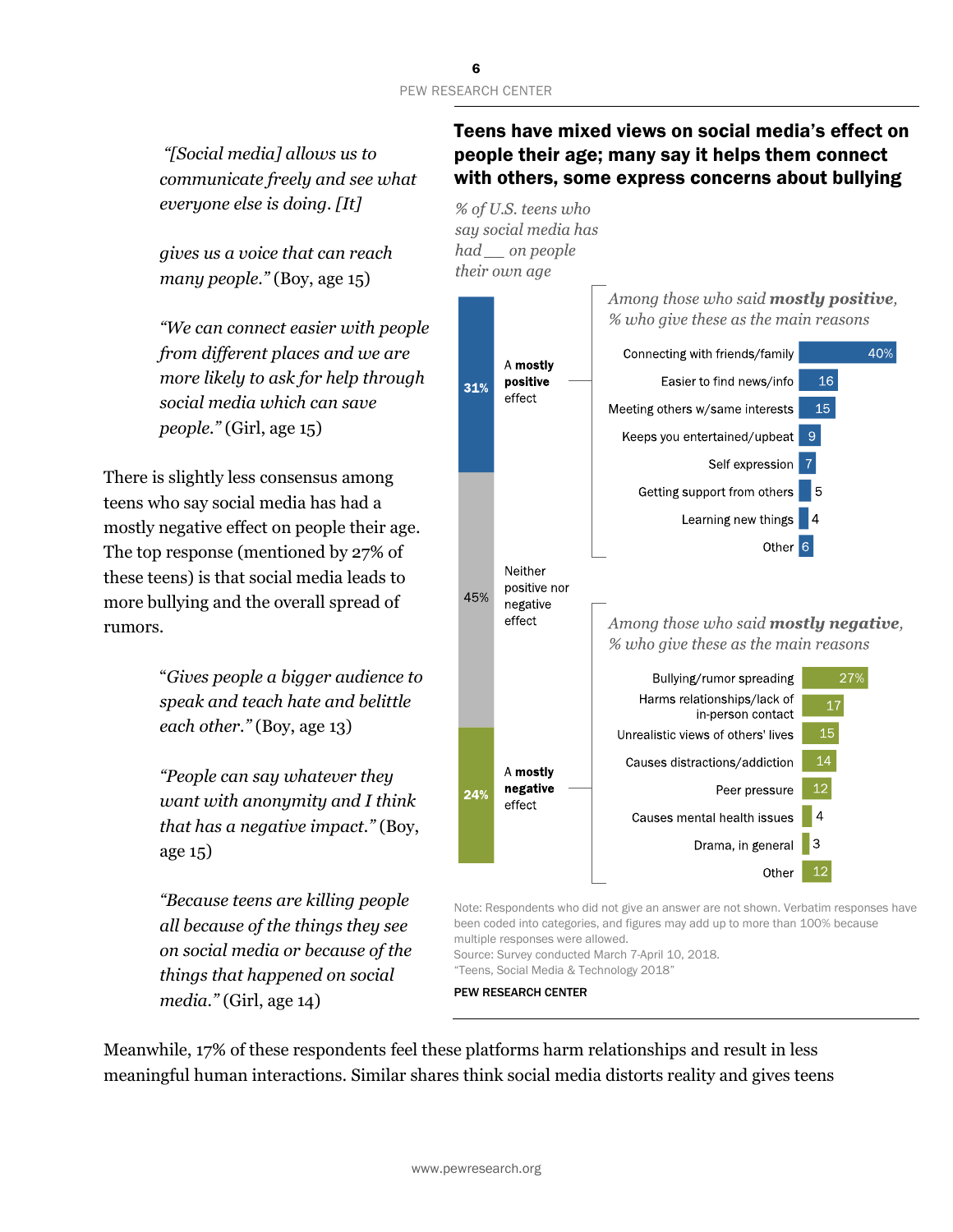an unrealistic view of other people's lives (15%), or that teens spend too much time on social media  $(14\%).$ 

*"It has a negative impact on social (in-person) interactions."* (Boy, age 17)

*"It makes it harder for people to socialize in real life, because they become accustomed to not interacting with people in person."* (Girl, age 15)

*"It provides a fake image of someone's life. It sometimes makes me feel that their life is perfect when it is not."* (Girl, age 15)

*"[Teens] would rather go scrolling on their phones instead of doing their homework, and it's so easy to do so. It's just a huge distraction."* (Boy, age 17)

Another 12% criticize social media for influencing teens to give in to peer pressure, while smaller shares express concerns that these sites could lead to psychological issues or drama.

# Vast majority of teens have access to a home computer or smartphone

Some 95% of teens now say they have or have access to a smartphone, which represents a 22- percentage-point increase from the 73% of teens who said this in 2014-2015. Smartphone ownership is nearly universal among teens of different genders, races and ethnicities and socioeconomic backgrounds.

A more nuanced story emerges when it comes to teens' access to computers. While 88% of teens report having access to a desktop or laptop computer at home, access varies greatly by income level.

# Smartphone access nearly ubiquitous among teens, while having a home computer varies by income

*% of U.S. teens who say they have or have access to a \_\_\_ at home*

**Desktop or laptop Smartphone** computer 88% 95% U.S. teens 89  $93|$ **Boys** 88 97 Girls 94 90 White 89 94 **Black**  $82$ 95 Hispanic 75  $93|$ Less than \$30K \$30K-\$74,999 89 93 \$75K or more 96 97 Parent's level of education: 94 HS or less 78 94 Some college 91 94 College+ 96

Note: Whites and blacks include only non-Hispanics. Hispanics are of any race. Parent's level of education based on highest level of education associated with a teen's parent. Source: Survey conducted March 7-April 10, 2018. "Teens, Social Media & Technology 2018"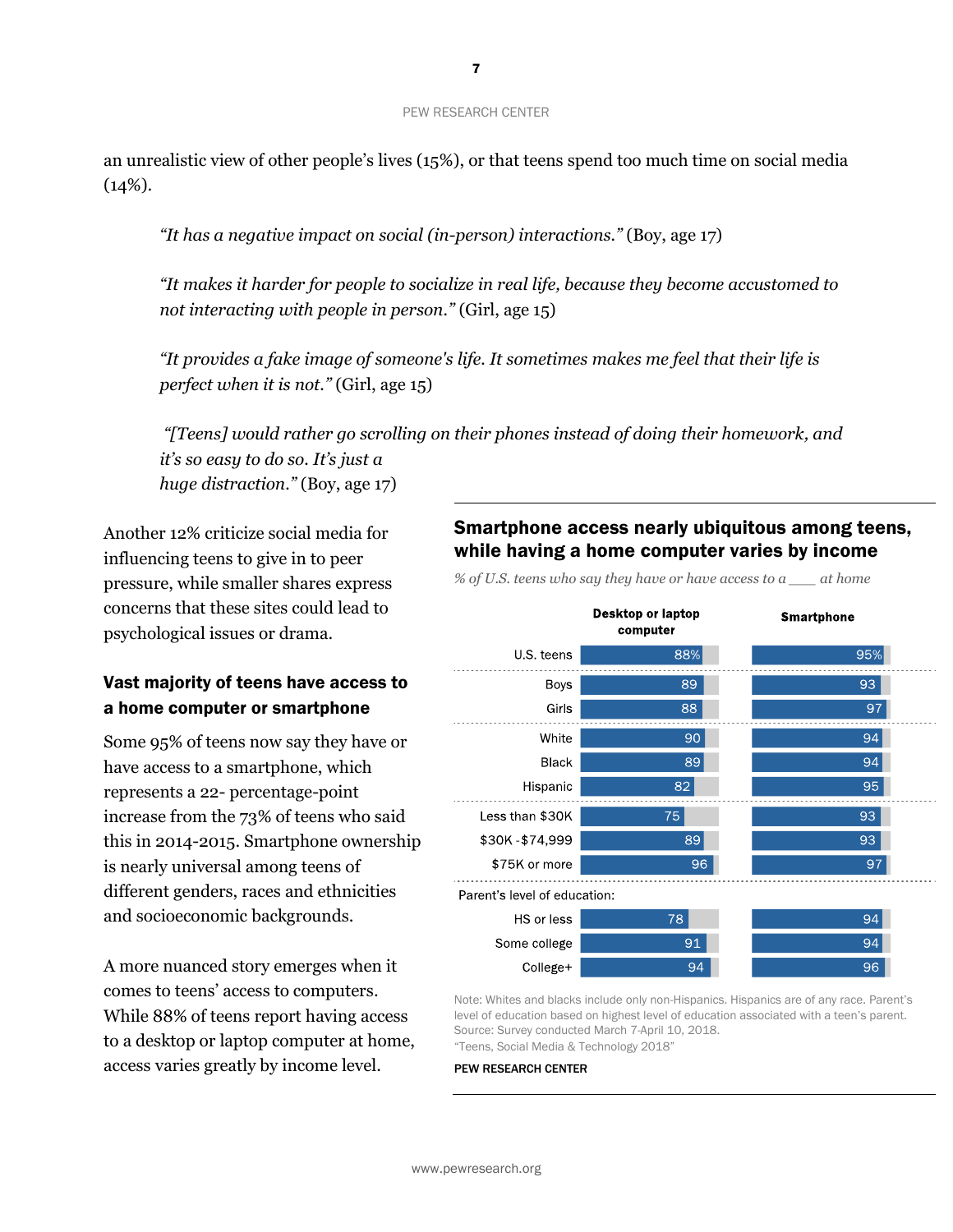Fully 96% of teens from households with an annual income of \$75,000 or more per year say they have access to a computer at home, but that share falls to  $75\%$  among those from households earning less than \$30,000 a year.

Computer access also varies by the level of education among parents. Teens who have a parent with a bachelor's degree or more are more likely to say they have access to a computer than teens whose parents have a high school diploma or less (94% vs. 78%).

### A growing share of teens describe their internet use as near-constant

As smartphone access has become more prevalent, a growing share of teens now report using the internet on a near-constant basis. Some 45% of teens say they use the internet "almost constantly," a figure that has nearly doubled from the 24% who said this in the 2014-2015 survey. Another 44% say they go online several times a day, meaning roughly nine-in-ten teens go online at least multiple times per day.

There are some differences in teens' frequency of internet use by gender, as well as race and ethnicity. Half of teenage girls (50%) are near-constant online users, compared with 39% of teenage boys. And Hispanic teens are more likely than whites to report using the internet almost constantly (54% vs. 41%).

# 45% of teens say they're online almost constantly

*% of U.S. teens who say they use the internet, either on a computer or a cellphone …*



Note: "Less often" category includes teens who say they use the internet "about once a day," "several times a week" and "less often."

Source: Survey conducted March 7-April 10, 2018. Trend data from previous Pew Research Center survey conducted in 2014-2015. "Teens, Social Media & Technology 2018"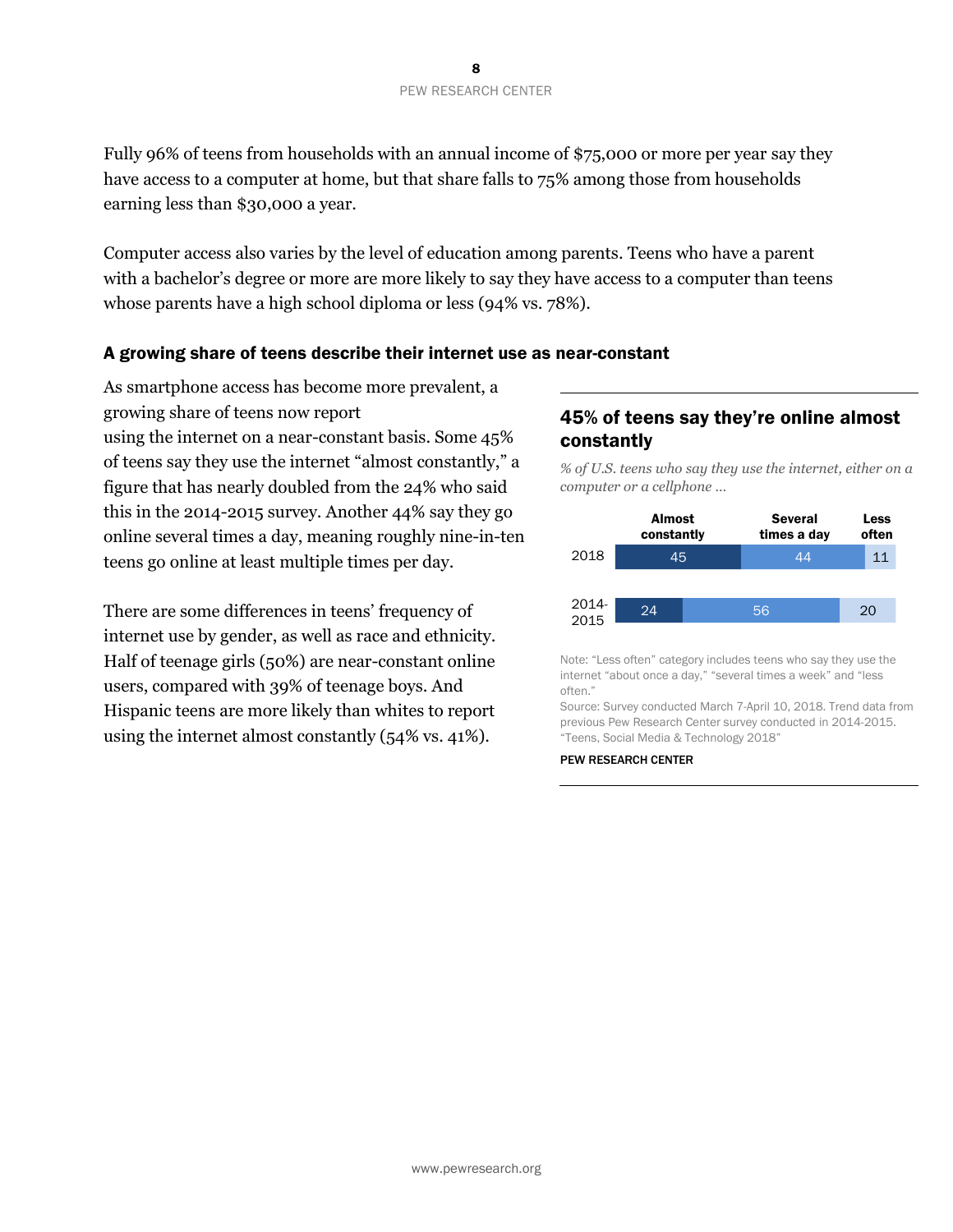### A majority of both boys and girls play video games, but gaming is nearly universal for boys

Overall, 84% of teens say they have or have access to a game console at home, and 90% say they play video games of any kind (whether on a computer, game console or cellphone). While a substantial majority of girls report having access to a game console at home (75%) or playing video games in general (83%), those shares are even higher among boys. Roughly nine-in-ten boys (92%) have or have access to a game console at home, and 97% say they play video games in some form or fashion.

There has been growth in game console ownership among Hispanic teens and teens from lower-income families since the Center's previous study of the teen technology landscape in 2014-2015. The share of Hispanics who say they have access to a game console at home grew by 10 percentage points during this time period. And 85% of teens from households earning less than \$30,000 a year now say they have a game console at home, up from 67% in 2014- 2015.

# Most teen boys and girls play video games



"Teens, Social Media & Technology 2018"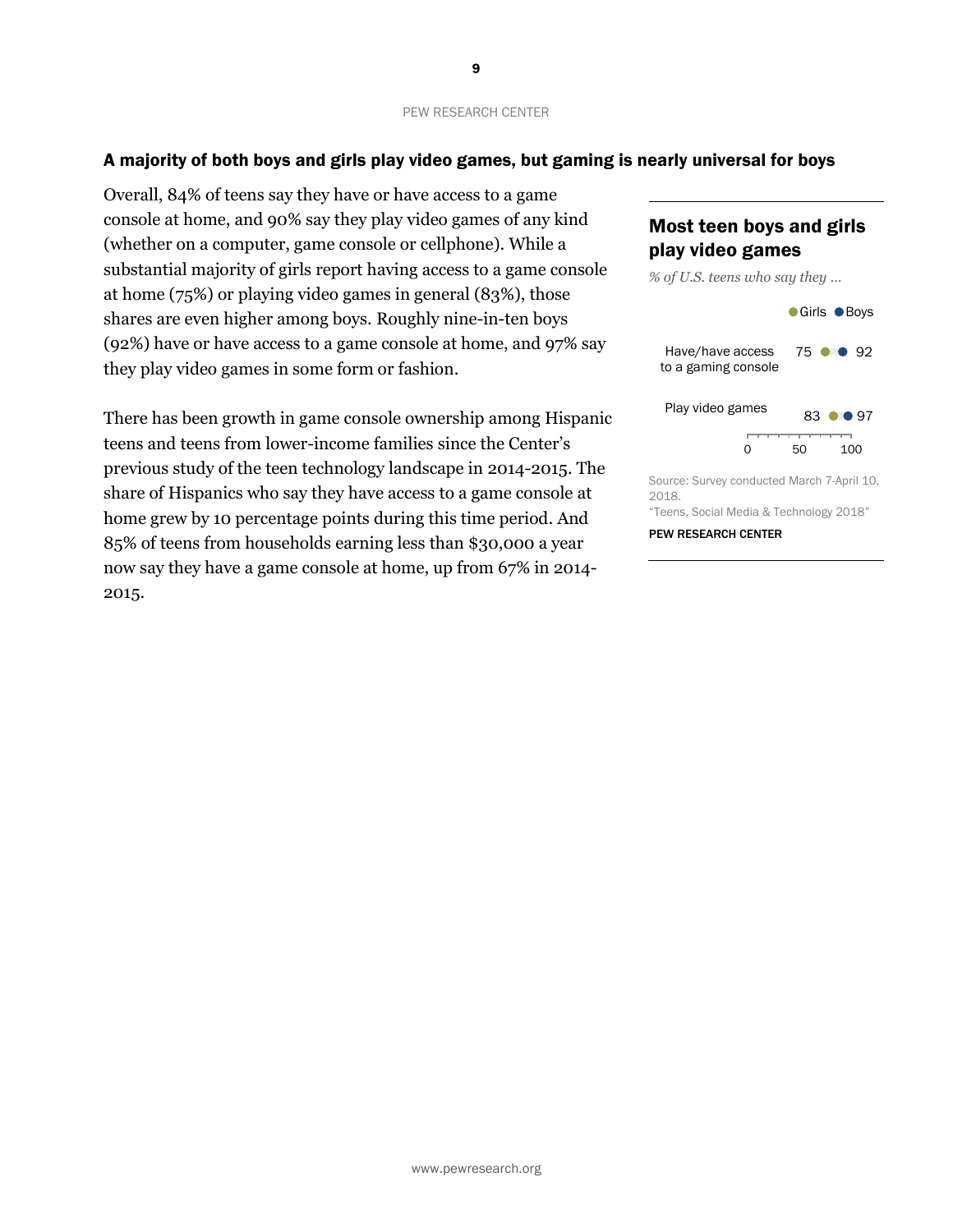# Acknowledgements

This report is a collaborative effort based on the input and analysis of the following individuals. Find related reports online at [pewresearch.org/internet.](http://www.pewresearch.org/internet)

## Primary researchers

Monica Anderson, *Research Associate* Jingjing Jiang, *Research Analyst*

## Research team

Aaron Smith, *Associate Director, Research* Lee Rainie, *Director, Internet and Technology Research* Kenneth Olmstead, *Research Associate* Ruth Igielnik, *Research Associate* Andrew Perrin, *Research Analyst*

## Editorial and graphic design

Margaret Porteus, *Information Graphics Designer* David Kent, *Copy Editor*

# Communications and web publishing

Tom Caiazza, *Communications Manager* Shannon Greenwood, *Associate Digital Producer* Sara Atske, *Assistant Digital Producer*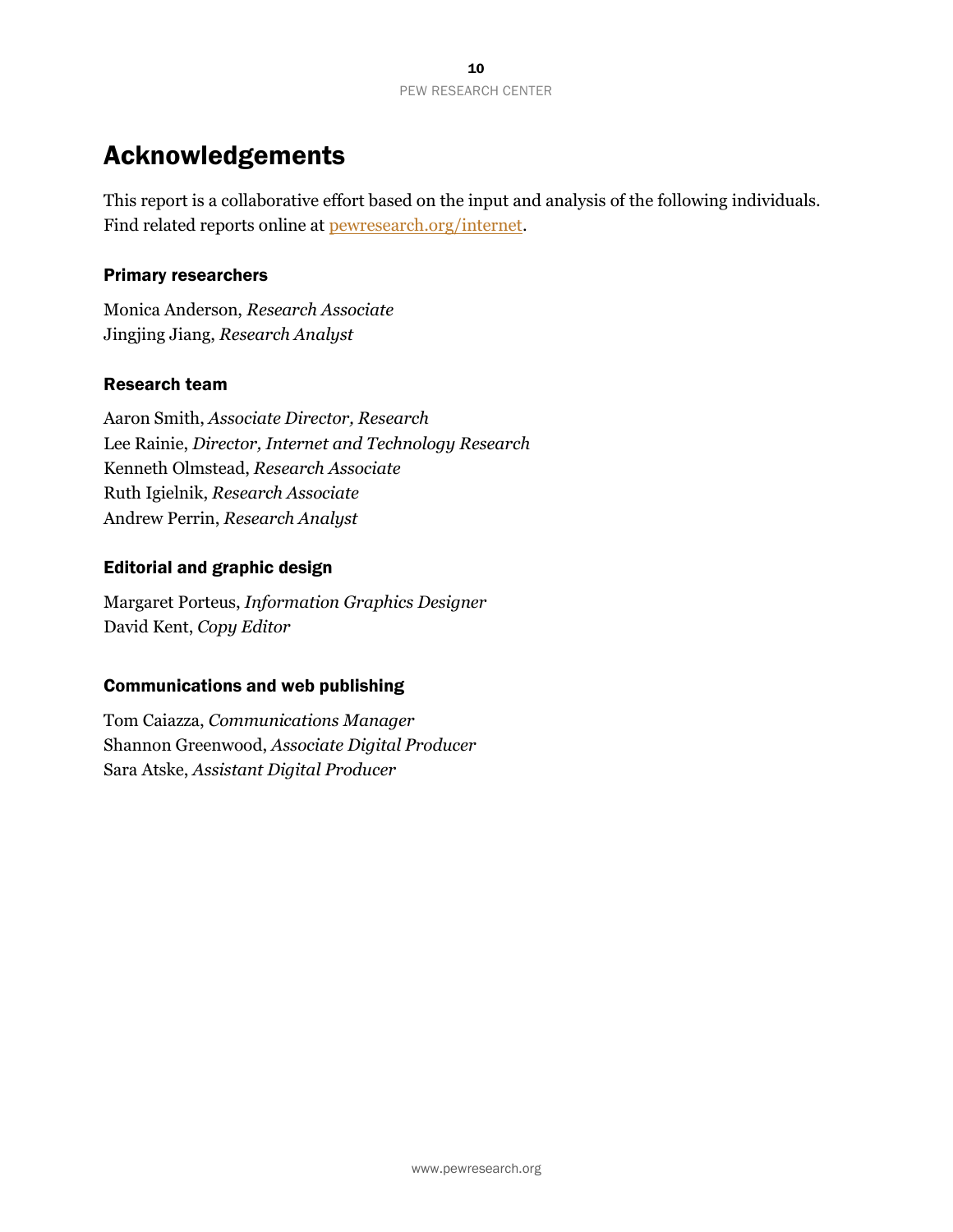# Methodology

This analysis is based on a survey that was conducted using the NORC AmeriSpeak panel. AmeriSpeak is a nationally representative, probability-based panel of the U.S. household population. Randomly selected U.S. households are sampled with a known, nonzero probability of selection from the NORC National Frame, and then contacted by U.S. mail, telephone and field interviewers (face to face). More details about the NORC AmeriSpeak panel methodology are available [here.](http://www.norc.org/PDFs/AmeriSpeak%20Technical%20Overview%202015%2011%2025.pdf)

This particular survey featured interviews with 1,058 parents who belong to the panel and have a teen ages 13 to 17, as well as interviews with 743 teens. Interviews were conducted online and by telephone from March 7 to April 10, 2018. The survey was conducted by NORC.

The margin of sampling error is plus or minus 5.0 percentage points for the full sample of 743 teen respondents and 4.5 percentage points for the full sample of 1,058 parent respondents.

The data were weighted in a multistep process that begins with the panel base sampling weights. Panel base sampling weights for all sampled housing units are computed as the inverse of probability of selection from the NORC National Frame (the sampling frame that is used to sample housing units for AmeriSpeak) or address-based sample. The sample design and recruitment protocol for the AmeriSpeak Panel involves subsampling of initial nonrespondent housing units. These subsampled nonrespondent housing units are selected for an in-person follow-up. The subsample of housing units selected for the nonresponse follow-up (NRFU) have their panel base sampling weights inflated by the inverse of the subsampling rate. The base sampling weights are further adjusted to account for unknown eligibility and nonresponse among eligible housing units. The household-level nonresponse adjusted weights are then post-stratified to external counts for number of households obtained from the U.S. Census Bureau's Current Population Survey. Then, these household-level post-stratified weights are assigned to each eligible adult in every recruited household. Furthermore, a person-level nonresponse adjustment accounts for nonresponding adults within a recruited household. Teen panelists carry over the parent's panel weight.

Finally, panel weights were raked to external population totals associated with age, sex, education, race/Hispanic ethnicity, housing tenure, telephone status and Census Division. The external population totals were obtained from the Current Population Survey. The weights adjusted to the external population totals are the final panel weights.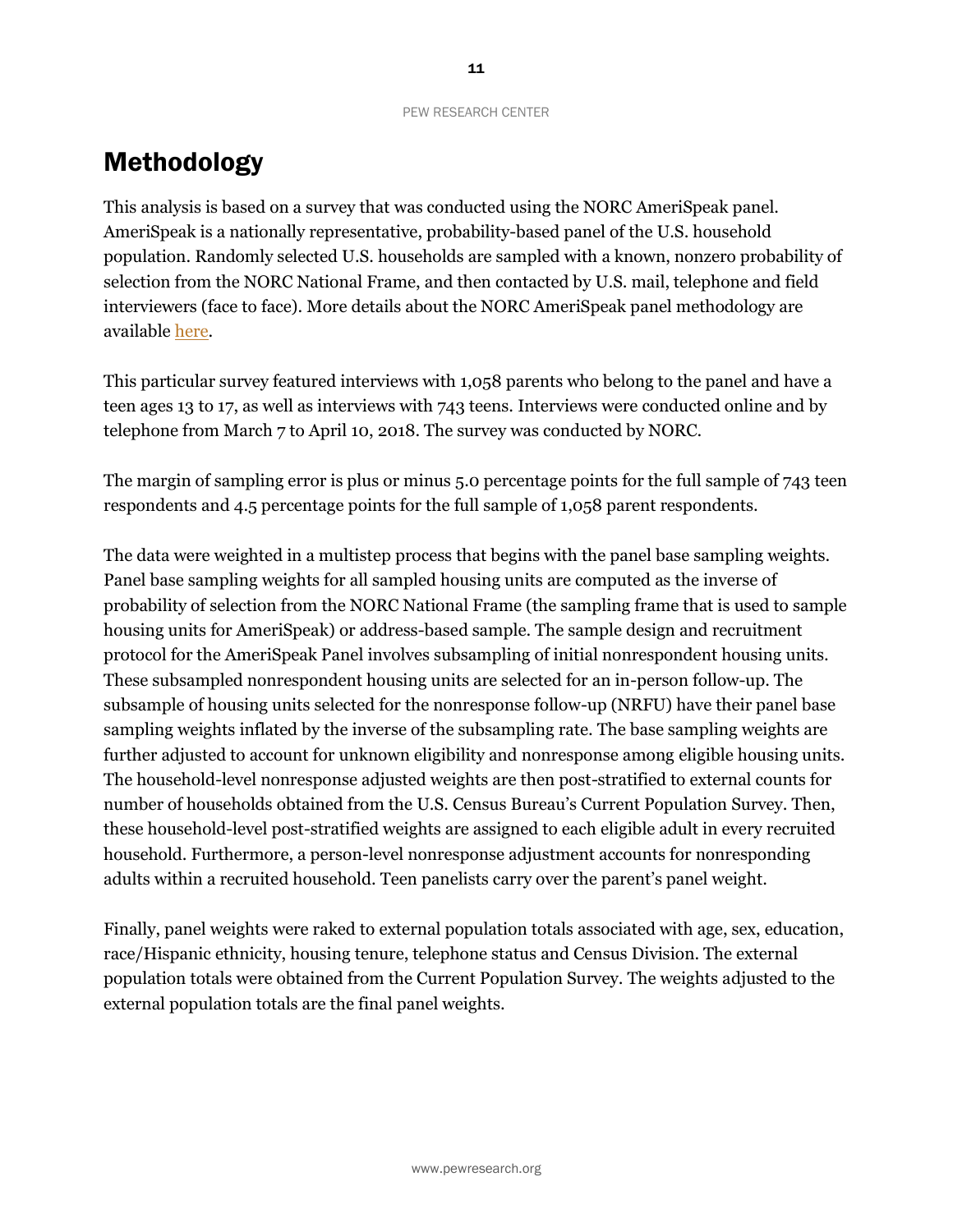Study-specific base sampling weights are derived using a combination of the final panel weight and the probability of selection associated with the sampled panel member. Since not all sampled panel members respond to the survey interview, an adjustment is needed to account for and adjust for survey nonrespondents. This adjustment decreases potential nonresponse bias associated with sampled panel members who did not complete the survey interview for the study. Thus, the nonresponse-adjusted survey weights for the study were adjusted via a raking ratio method to general population totals associated with the following socio-demographic characteristics: age, sex, education, income, race/Hispanic ethnicity and Census Division for the parent respondents, and the following socio-demographic characteristics for the teen respondents: age, sex, race/Hispanic ethnicity, highest level education associated with teen's parents and Census Division associated with the teen's household. The weights adjusted to the 2017 March Current Population Survey population totals are the final study weights, which were used to produce the estimates in this report.

The following table shows the unweighted sample sizes and the error attributable to sampling that would be expected at the 95% level of confidence for teens and parents in the survey:

| Group                                                 | <b>Unweighted</b><br>sample size | Plus or minus          |  |
|-------------------------------------------------------|----------------------------------|------------------------|--|
| Teens sample                                          | 743                              | 5.0 percentage points  |  |
| Parents sample                                        | 1,058                            | 4.5 percentage points  |  |
| and sampling errors for key subgroups are as follows: |                                  |                        |  |
| Group<br><b>Teens sample</b>                          | <b>Unweighted</b><br>sample size | Plus or minus          |  |
| <b>Boys</b>                                           | 348                              | 7.2 percentage points  |  |
| Girls                                                 | 393                              | 6.8 percentage points  |  |
| White                                                 | 355                              | 7.2 percentage points  |  |
| <b>Black</b>                                          | 129                              | 11.9 percentage points |  |
| Hispanic                                              | 202                              | 9.5 percentage points  |  |
| 13-14                                                 | 301                              | 7.8 percentage points  |  |
| 15-17                                                 | 442                              | 6.4 percentage points  |  |
| Less than \$30K                                       | 199                              | 9.6 percentage points  |  |
| \$30K to \$74,999                                     | 266                              | 8.3 percentage points  |  |
| \$75K and up                                          | 278                              | 8.1 percentage points  |  |
| Parent's educational attainment:                      |                                  |                        |  |
| High school or less                                   | 142                              | 11.3 percentage points |  |
| Some college                                          | 265                              | 8.3 percentage points  |  |
| College graduate+                                     | 329                              | 7.4 percentage points  |  |

Sample sizes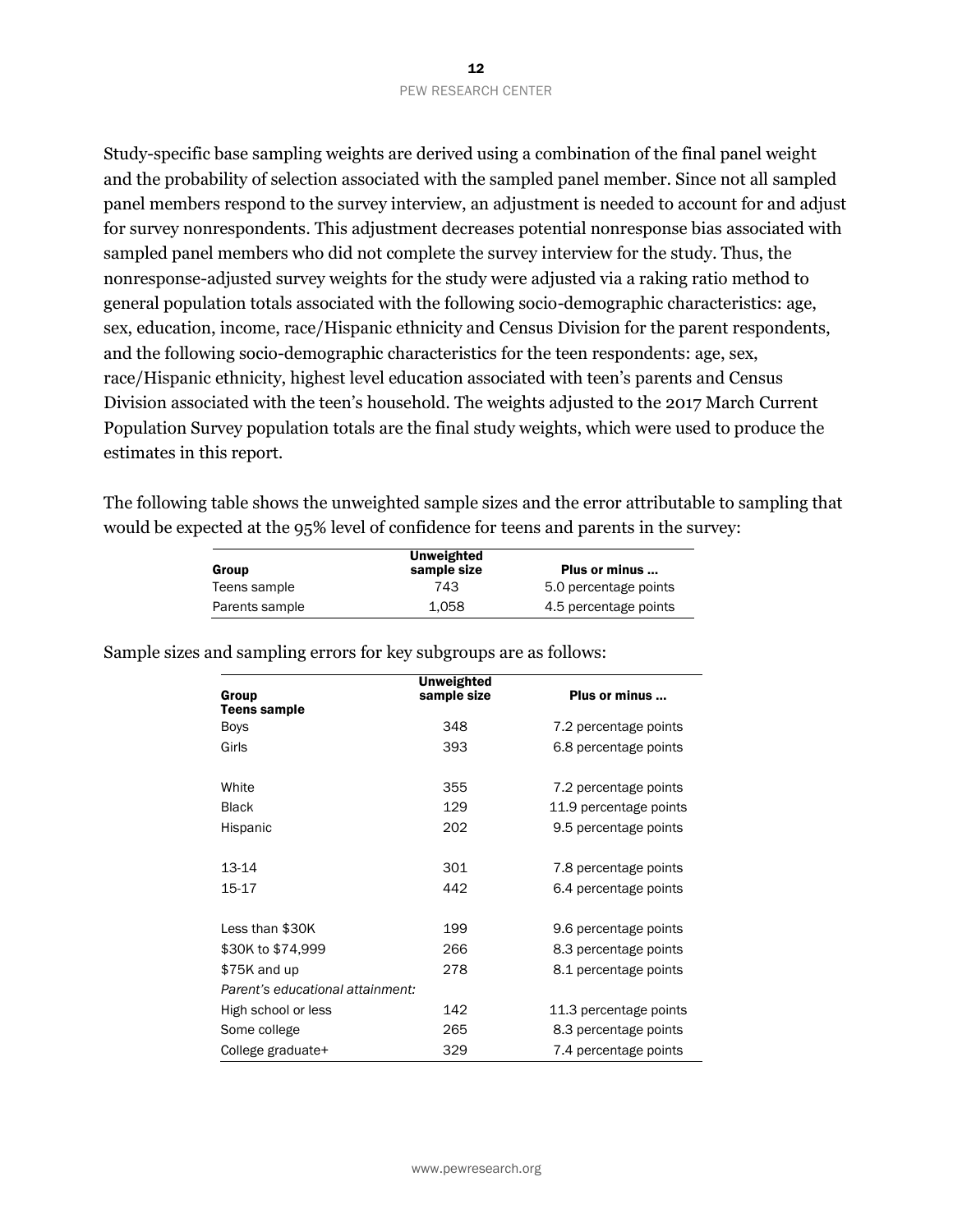In addition to sampling error, one should bear in mind that question wording and practical difficulties in conducting surveys can introduce error or bias into the findings of opinion polls.

The parent survey had a survey completion rate of 83% (1,058 completed interviews out of 1,274 screened eligible panelists). Taking account of the combined, weighted response rate for the recruitment surveys (34%) and attrition from panel members who were removed at their request or for inactivity, the weighted cumulative response rate for the parent survey is 8%.

The teen survey had a survey completion rate of 69% (743 completed interviews out of 1,075 screened eligible panelists for whom parental consent was granted). Taking account of the combined, weighted response rate for the recruitment surveys (34%) and attrition from panel members who were removed at their request or for inactivity, the weighted cumulative response rate for the teen survey is 18%.

Pew Research Center is a nonprofit, tax-exempt 501(c)(3) organization and a subsidiary of The Pew Charitable Trusts, its primary funder.

© Pew Research Center, 2018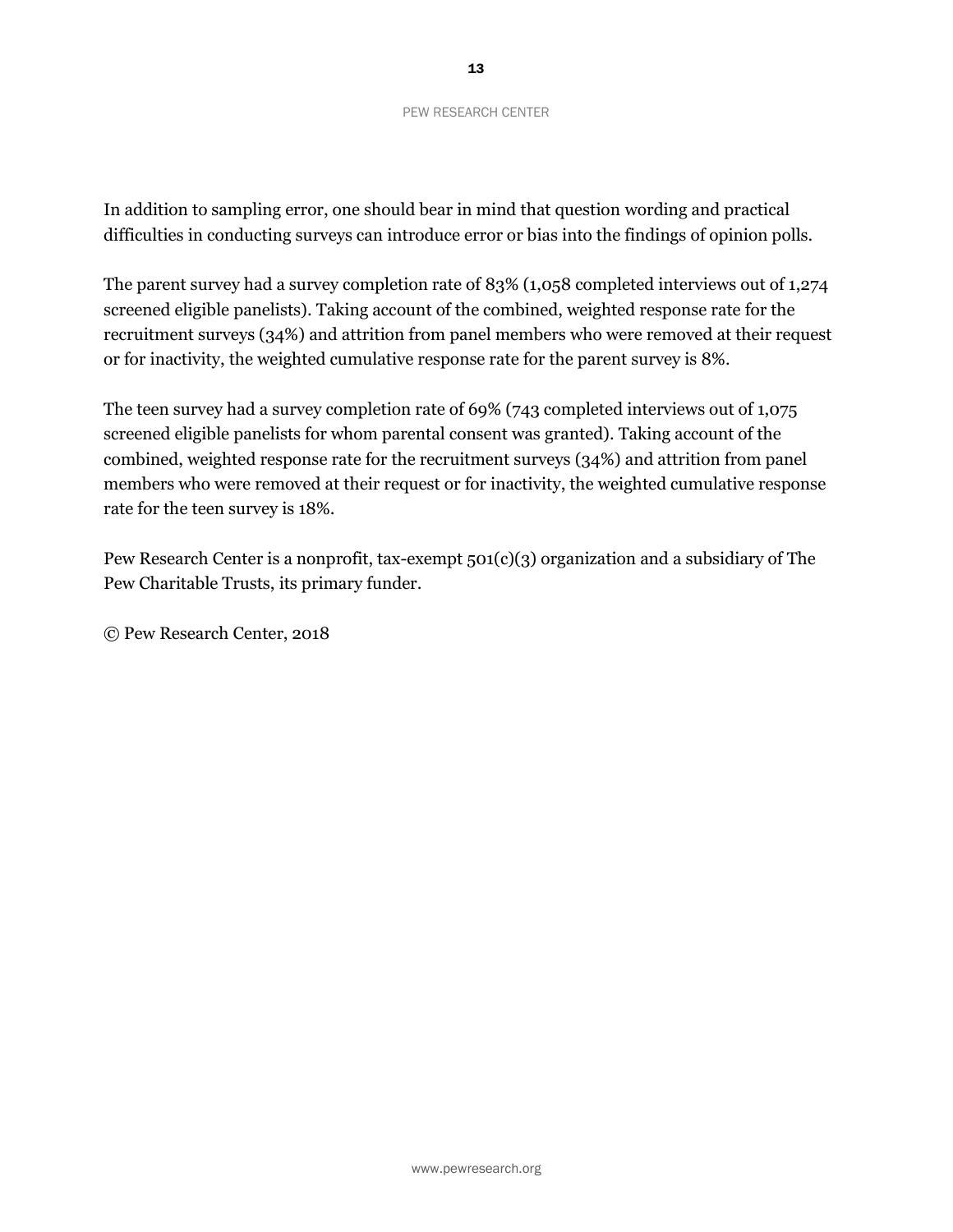# Appendix A: Detailed tables

# Online platform use among U.S. teens, by demographic group

*% of U.S. teens who say they use …*

|                                          | YouTube | Instagram | Snapchat | <b>Facebook</b> | <b>Twitter</b> | <b>Tumblr</b>  | <b>Reddit</b>            |
|------------------------------------------|---------|-----------|----------|-----------------|----------------|----------------|--------------------------|
| U.S. teens                               | 85      | 72        | 69       | 51              | 32             | 9              | 7                        |
| <b>Boys</b>                              | 89      | 69        | 67       | 49              | 33             | 9              | 11                       |
| Girls                                    | 81      | 75        | 72       | 53              | 32             | 9              | $\overline{\mathcal{A}}$ |
| White                                    | 86      | 73        | 72       | 48              | 33             | 10             | 8                        |
| <b>Black</b>                             | 79      | 72        | 77       | 57              | 29             | 11             | 5                        |
| Hispanic                                 | 85      | 72        | 64       | 58              | 36             | 7              | 7                        |
| 13-14                                    | 84      | 63        | 63       | 47              | 24             | $\overline{7}$ | 4                        |
| 15-17                                    | 86      | 78        | 74       | 54              | 38             | 11             | 9                        |
| Less than \$30K                          | 86      | 74        | 77       | 70              | 40             | 10             | 10                       |
| \$30K to \$74,999                        | 84      | 72        | 71       | 56              | 30             | 8              | $\overline{4}$           |
| \$75K and up                             | 85      | 71        | 64       | 36              | 30             | 11             | 8                        |
| Parent's level of educational attainment |         |           |          |                 |                |                |                          |
| High school or less                      | 85      | 73        | 73       | 65              | 35             | 12             | 6                        |
| Some college                             | 87      | 73        | 74       | 61              | 37             | 9              | 7                        |
| College graduate+                        | 84      | 71        | 63       | 33              | 27             | 8              | 8                        |

Note: Whites and blacks include only non-Hispanics. Hispanics are of any race. Parent's level of education based on highest level of education associated with a teen's parent.

Source: Survey conducted March 7- April 10, 2018.

"Teens, Social Media & Technology 2018"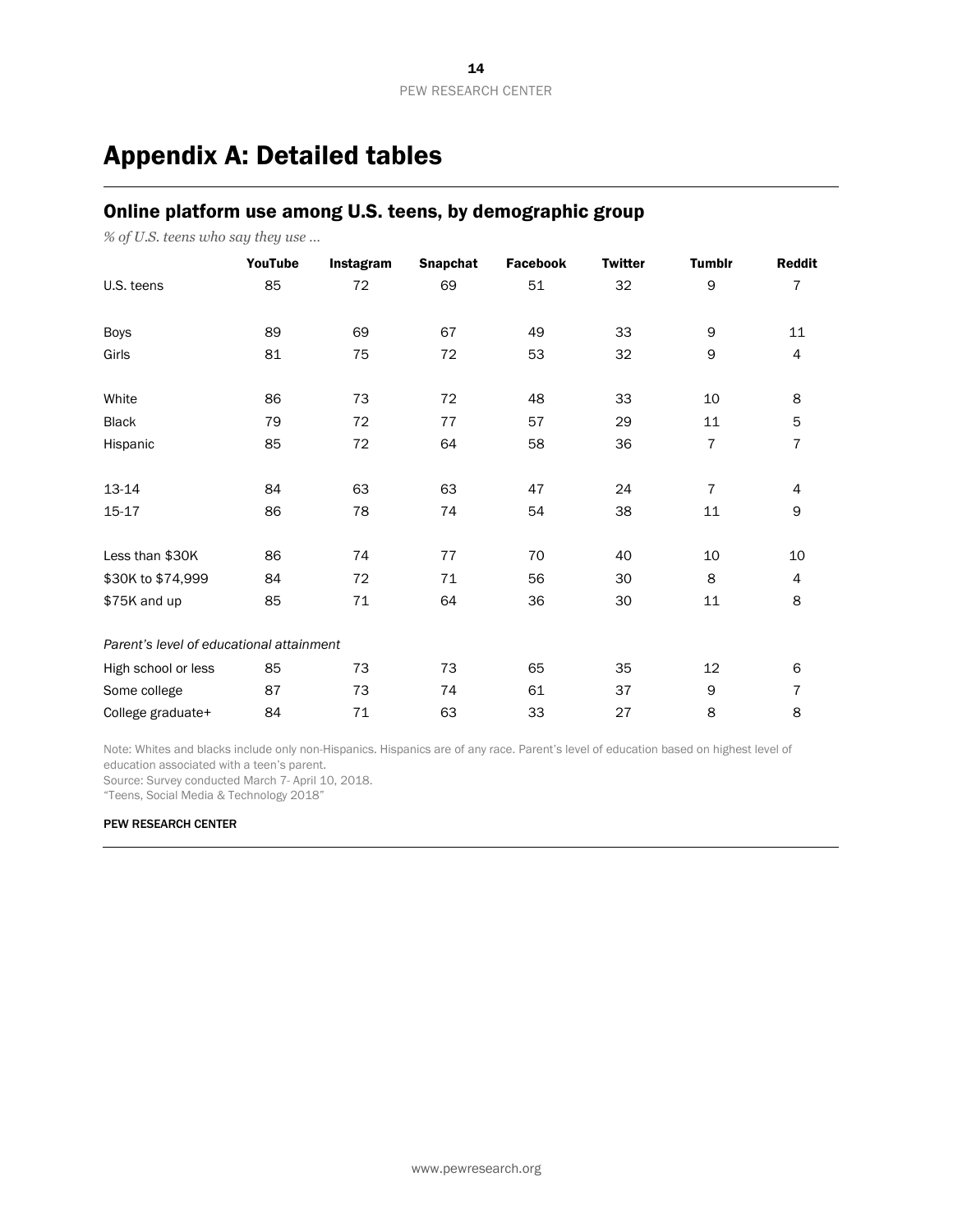# Device ownership among U.S. teens, by demographic group

*% of U.S. teens who say they have or have access at home to a …*

|                                          | <b>Smartphone</b> | Cellphone that is not a<br>smartphone | <b>Desktop or laptop</b><br>computer | <b>Gaming console</b> |
|------------------------------------------|-------------------|---------------------------------------|--------------------------------------|-----------------------|
| U.S. teens                               | 95                | 29                                    | 88                                   | 84                    |
| <b>Boys</b>                              | 93                | 27                                    | 89                                   | 92                    |
| Girls                                    | 97                | 31                                    | 88                                   | 75                    |
| White                                    | 94                | 25                                    | 90                                   | 87                    |
| <b>Black</b>                             | 94                | 32                                    | 89                                   | 78                    |
| Hispanic                                 | 95                | 34                                    | 82                                   | 81                    |
| 13-14                                    | 94                | 26                                    | 88                                   | 86                    |
| 15-17                                    | 95                | 30                                    | 88                                   | 82                    |
| Less than \$30K                          | 93                | 38                                    | 75                                   | 85                    |
| \$30K to \$74,999                        | 93                | 28                                    | 89                                   | 82                    |
| \$75K and up                             | 97                | 24                                    | 96                                   | 84                    |
| Parent's level of educational attainment |                   |                                       |                                      |                       |
| High school or less                      | 94                | 33                                    | 78                                   | 79                    |
| Some college                             | 94                | 31                                    | 91                                   | 90                    |
| College graduate+                        | 96                | 24                                    | 94                                   | 82                    |

Note: Whites and blacks include only non-Hispanics. Hispanics are of any race. Parent's level of education based on highest level of education associated with a teen's parent.

Source: Survey conducted March 7-April 10, 2018.

"Teens, Social Media & Technology 2018"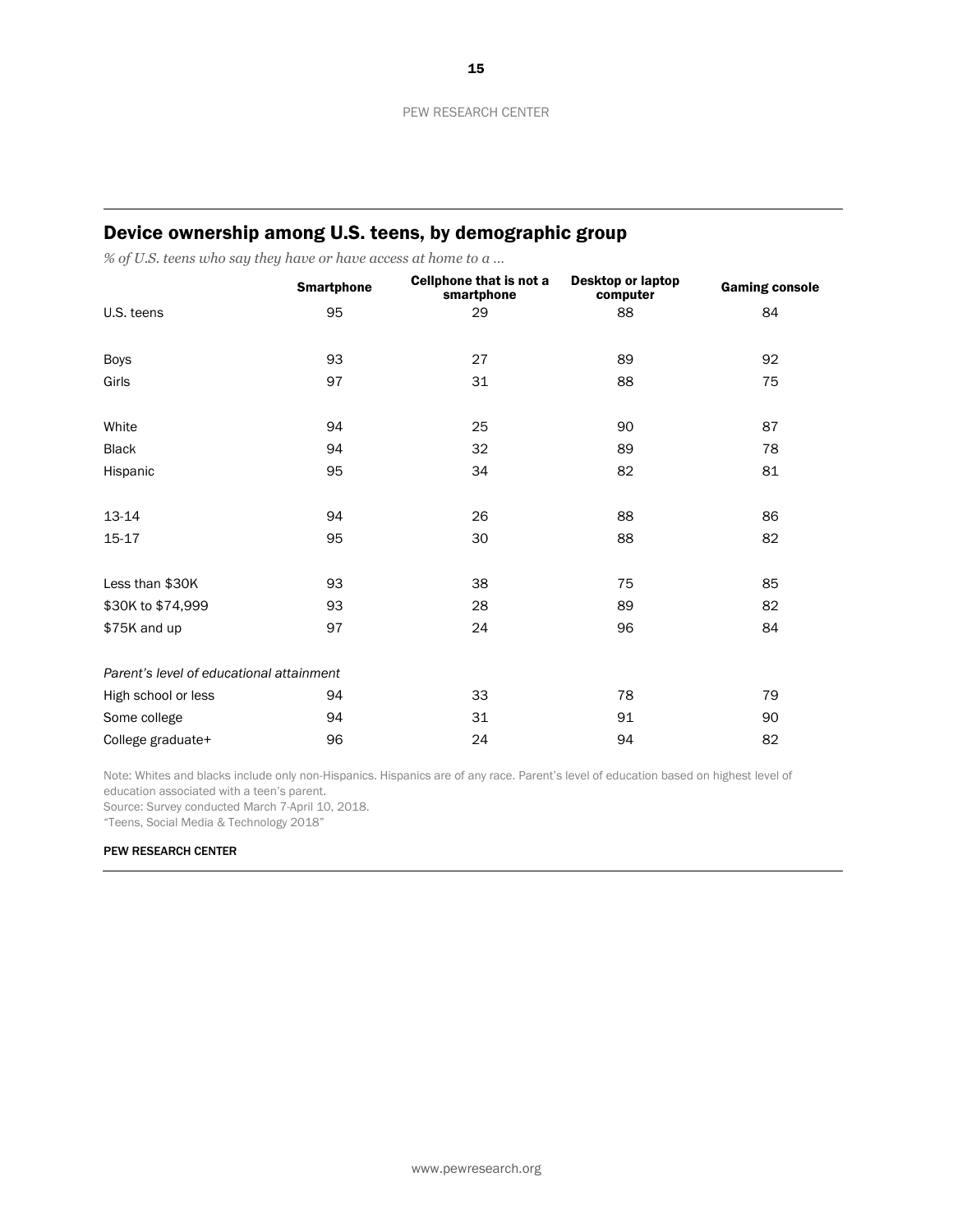# Topline questionnaire

### **2018 PEW RESEARCH CENTER'S Teen Survey TOPLINE Draft March 7 – April 10, 2018 Teens ages 13-17 N=743**

**ASK ALL:** 

DEVICE At home, do you have or have access to… **[RANDOMIZE ITEMS]**

|    |                                                  | <u>Yes</u> | No | DK/Refusal    |
|----|--------------------------------------------------|------------|----|---------------|
| a. | A smartphone                                     |            |    |               |
|    | March 7-April 10, 2018                           | 95         | 5  | $\ast$        |
|    | Sept 25-Oct. 9, 2014 &<br>Feb. 10-March 16, 2015 | 73         | 27 | 0             |
| b. | A cell phone that is not a                       |            |    |               |
|    | smartphone                                       |            |    |               |
|    | March 7-April 10, 2018                           | 29         | 70 | $\mathcal{P}$ |
|    | Sept 25-Oct. 9, 2014 &<br>Feb. 10-March 16, 2015 | 30         | 70 | $\ast$        |
| c. | A desktop or laptop computer                     |            |    |               |
|    | March 7-April 10, 2018                           | 88         | 12 | $\ast$        |
|    | Sept 25-Oct. 9, 2014 &<br>Feb. 10-March 16, 2015 | 87         | 13 | 0             |
| d. | A gaming console                                 |            |    |               |
|    | March 7-April 10, 2018                           | 84         | 16 |               |
|    | Sept 25-Oct. 9, 2014 &<br>Feb. 10-March 16, 2015 | 81         | 19 | $\ast$        |

### **ASK ALL:**

 $\overline{a}$ 

INTREQ About how often do you use the internet, either on a computer or a cellphone?<sup>3</sup>

|                | <u>Sept. 25 - Oct.</u> |                      |
|----------------|------------------------|----------------------|
|                | 9, 2014 & Feb.         |                      |
| March 7-       | 10-March 16,           |                      |
| April 10, 2018 | 2015                   |                      |
| 45             | 24                     | Almost constantly    |
| 44             | 56                     | Several times a day  |
| 5              | 12                     | About once a day     |
| 5              | 5                      | Several times a week |
| $\mathcal{P}$  | 3                      | Less often           |
|                |                        | DK/Refusal           |

<sup>&</sup>lt;sup>3</sup> The survey conducted in 2014-2015 gave an explicit option for "less than a week" to be comparable with the current survey that has now been included in the "less often" category.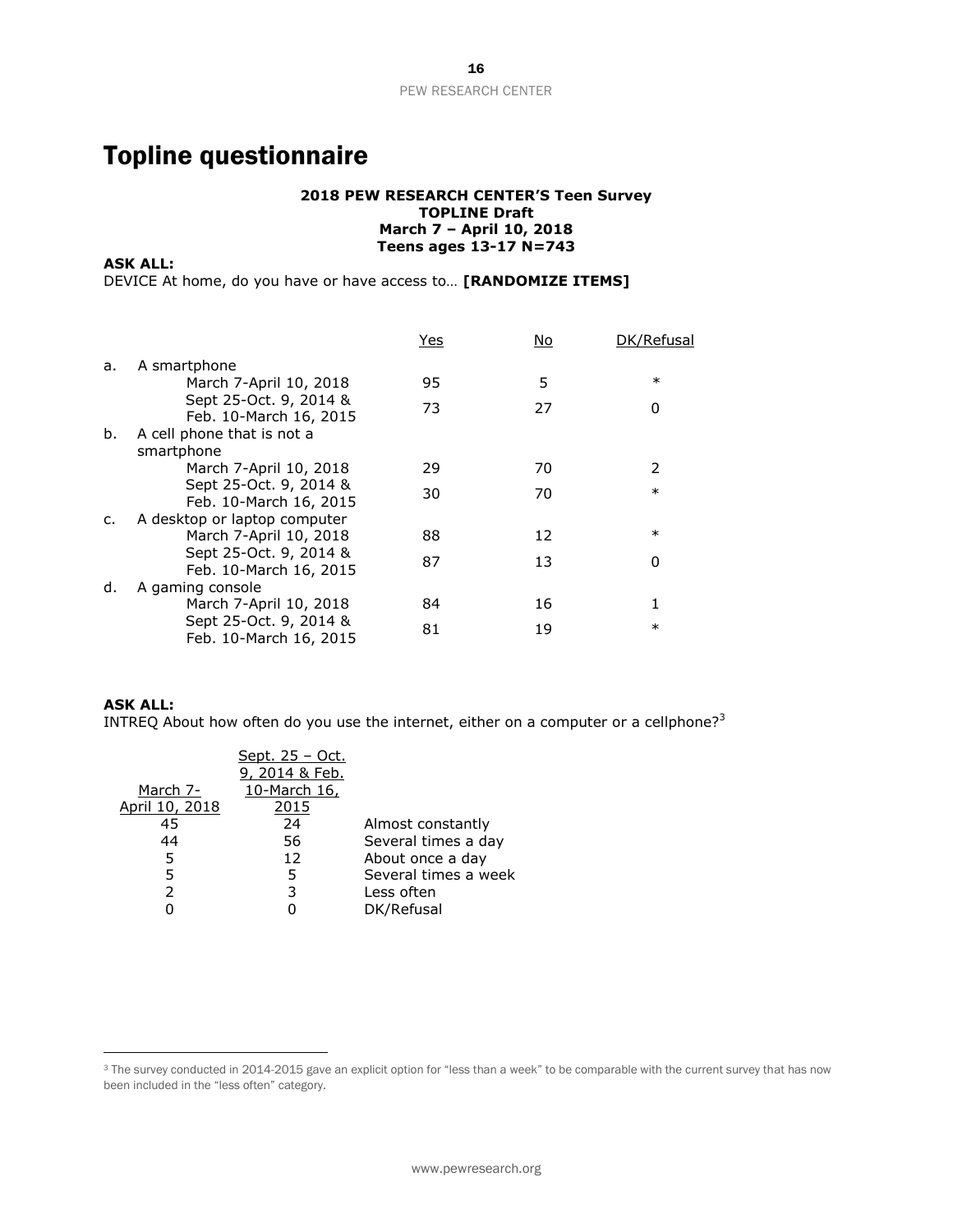### **ASK ALL:**

GAMING Do you ever play video games – on a computer, game console or cellphone?

| March 7-<br>April 10, 2018 |            |
|----------------------------|------------|
| 90                         | Yes        |
| 10                         | N٥         |
| Ω                          | DK/Refusal |

### **ASK ALL:**

SNS1 Do you ever use any of the following social media sites? **[RANDOMIZE 1-7 WITH ITEM 8 LAST]**

|    |                                         | Selected | Not selected<br><u>/No answer</u> |
|----|-----------------------------------------|----------|-----------------------------------|
| 1. | Twitter<br>March 7-April 10, 2018       | 32       | 68                                |
| 2. | Instagram<br>March 7-April 10, 2018     | 72       | 28                                |
| 3. | Facebook<br>March 7-April 10, 2018      | 51       | 49                                |
| 4. | Snapchat<br>March 7-April 10, 2018      | 69       | 31                                |
| 5. | YouTube<br>March 7-April 10, 2018       | 85       | 15                                |
| 6. | Tumblr<br>March 7-April 10, 2018        | 9        | 91                                |
| 7. | Reddit<br>March 7-April 10, 2018        | 7        | 93                                |
| 8. | None of these<br>March 7-April 10, 2018 | 3        | 97                                |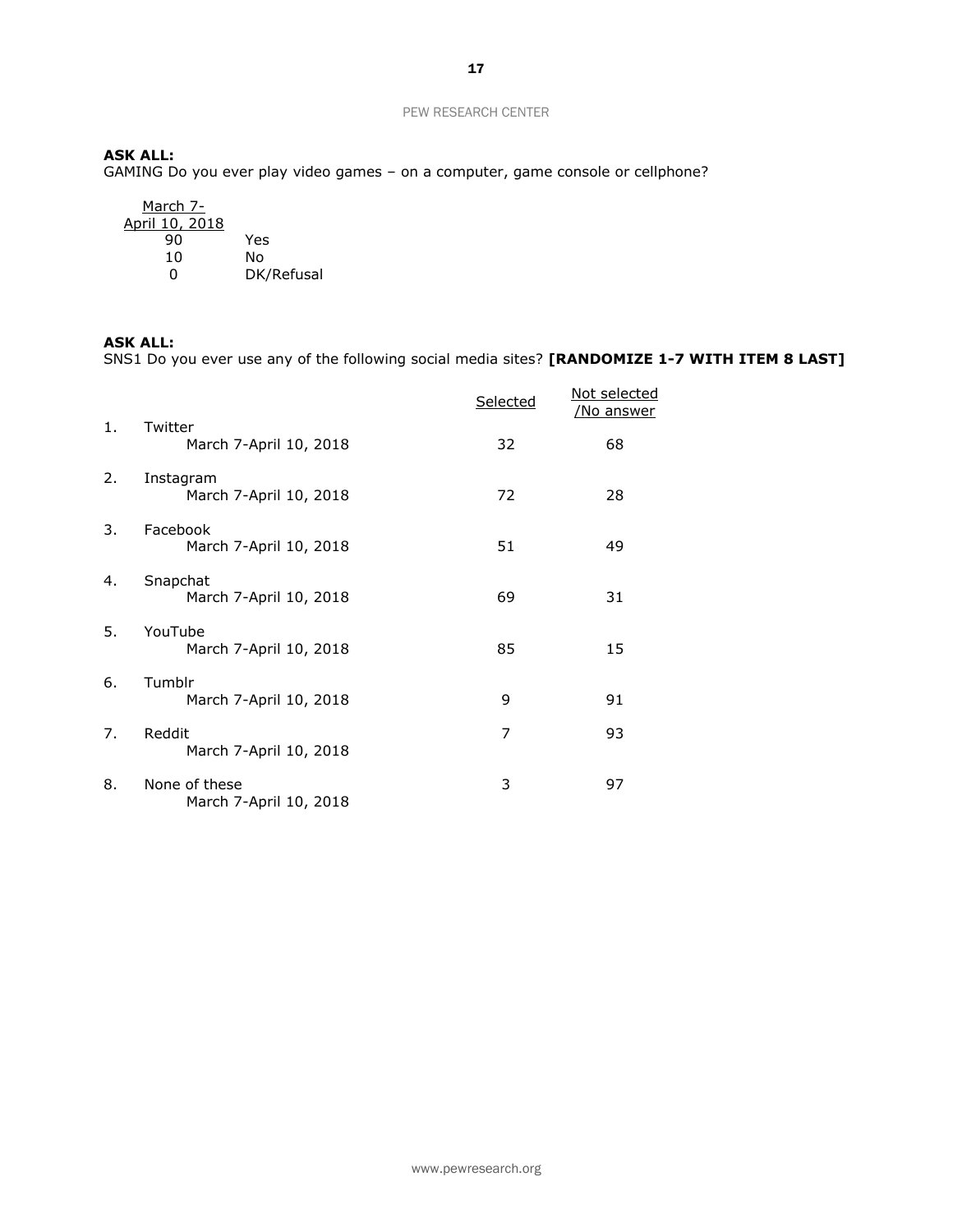### **ASK IF USING MORE THAN ONE SOCIAL MEDIA SITE [Count of "Yes" to SNS1\_1-7 > 1]**

SNS2 Which one of these sites do you use most often?

### **Based on those who use more than one social media site [N=634]**

| March 7-       |            |
|----------------|------------|
| April 10, 2018 |            |
| 3              | Twitter    |
| 16             | Instagram  |
| 11             | Facebook   |
| 40             | Snapchat   |
| 29             | YouTube    |
| $\ast$         | Tumblr     |
| 1              | Reddit     |
| $\ast$         | DK/Refusal |

### SNSMOST **Summary of most used social media site, based on SNS1 and SNS2**

### **Based on total [N=743]**

March 7- April 10, 2018

| ιυ.<br>2010 |                          |
|-------------|--------------------------|
| 3           | Twitter                  |
| 15          | Instagram                |
| 10          | Facebook                 |
| 35          | Snapchat                 |
| 32          | YouTube                  |
| $\ast$      | Tumblr                   |
| 1           | Reddit                   |
| っ           | Not a coc $\overline{ }$ |

- $\frac{3}{\sqrt{N}}$  Not a social media user
	- DK/Refusal

### **ASK ALL:**

SOC1 Overall, what effect would you say social media has had on people your age?

March 7-

April 10, 2018

- Mostly positive
- 24 Mostly negative<br>45 Neither positive
- 45 Neither positive nor negative<br>  $*$  DK/Refusal
- DK/Refusal